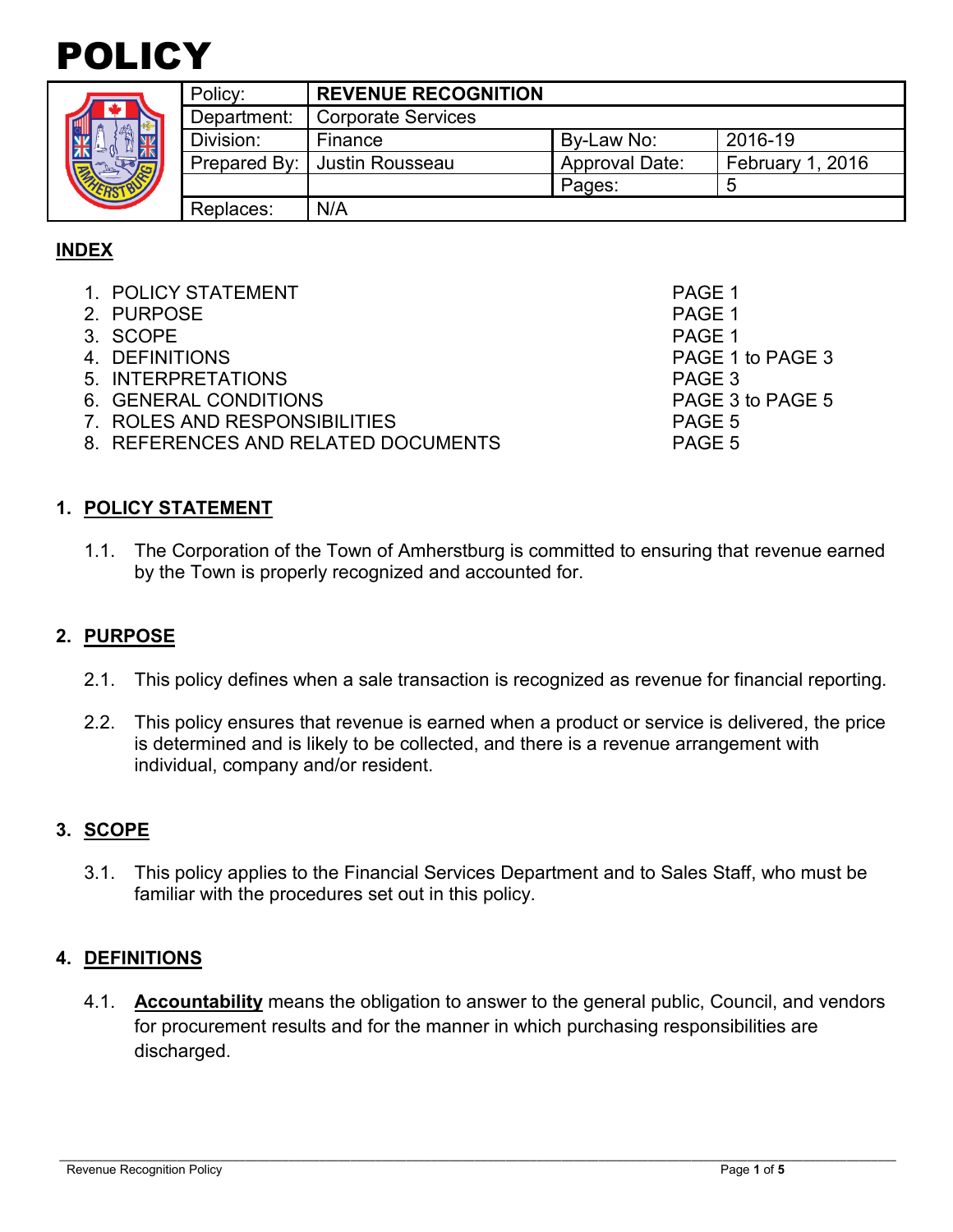- 4.2. **Accrue** refers to the act of taking into the Statement of Financial Activities, revenue, or expenses which have not yet been invoiced or paid in order to recognize them in the current fiscal period.
- 4.3. **Arrangement** refers to the final understanding between the seller and the buyer as to the specific nature and the terms of the transaction.
- 4.4. **Barter Transactions** refers to an exchange of goods and/or services between two or more parties where no money changes hands.
- 4.5. **Bundled Sale** refers to a sale price that includes multiple elements. For example, the sale of equipment that includes training, or the sale of a car that includes "free" routine maintenance.
- 4.6. **Chief Administrative Officer (CAO)** is the Chief Administrative Officer for the Corporation of the Town of Amherstburg, which includes the roles and responsibilities as laid out in Section 229 of the Municipal Act, 2001.
- 4.7. **Clerk** is the Municipal Clerk for the Corporation of the Town of Amherstburg, which includes the roles and responsibilities as laid out in Section 228 of the Municipal Act, 2001.
- 4.8. **Contra Account** refers to an account which operates as an offset to another related account in order that the amounts in each account may continue to be tracked separately as well as the net effect of the two together.
- 4.9. **Council** refers to the current elected Council for the Corporation of the Town of Amherstburg. This includes, as an entirety, the Mayor, Deputy Mayor and Councillors.
- 4.10. **Defe**r refers to the act of holding a revenue or expense in an asset or liability account in order that it can be reflected in the income statement of another period.
- 4.11. **Delivery** refers to the risk and reward of ownership being transferred from the seller to the purchaser. This occurs once there is physical delivery and the purchaser bears the responsibility for any physical loss or damage (which may be insured).
- 4.12. **Director** is the person responsible for direction and operational control of a division as defined on the Town's organizational structure.
- 4.13. **Line of Credit** refers to an arrangement whereby a bank or any other similar entity (i.e. Infrastructure Ontario) extends an unsecured loan that is drawn down as it is required by the borrower.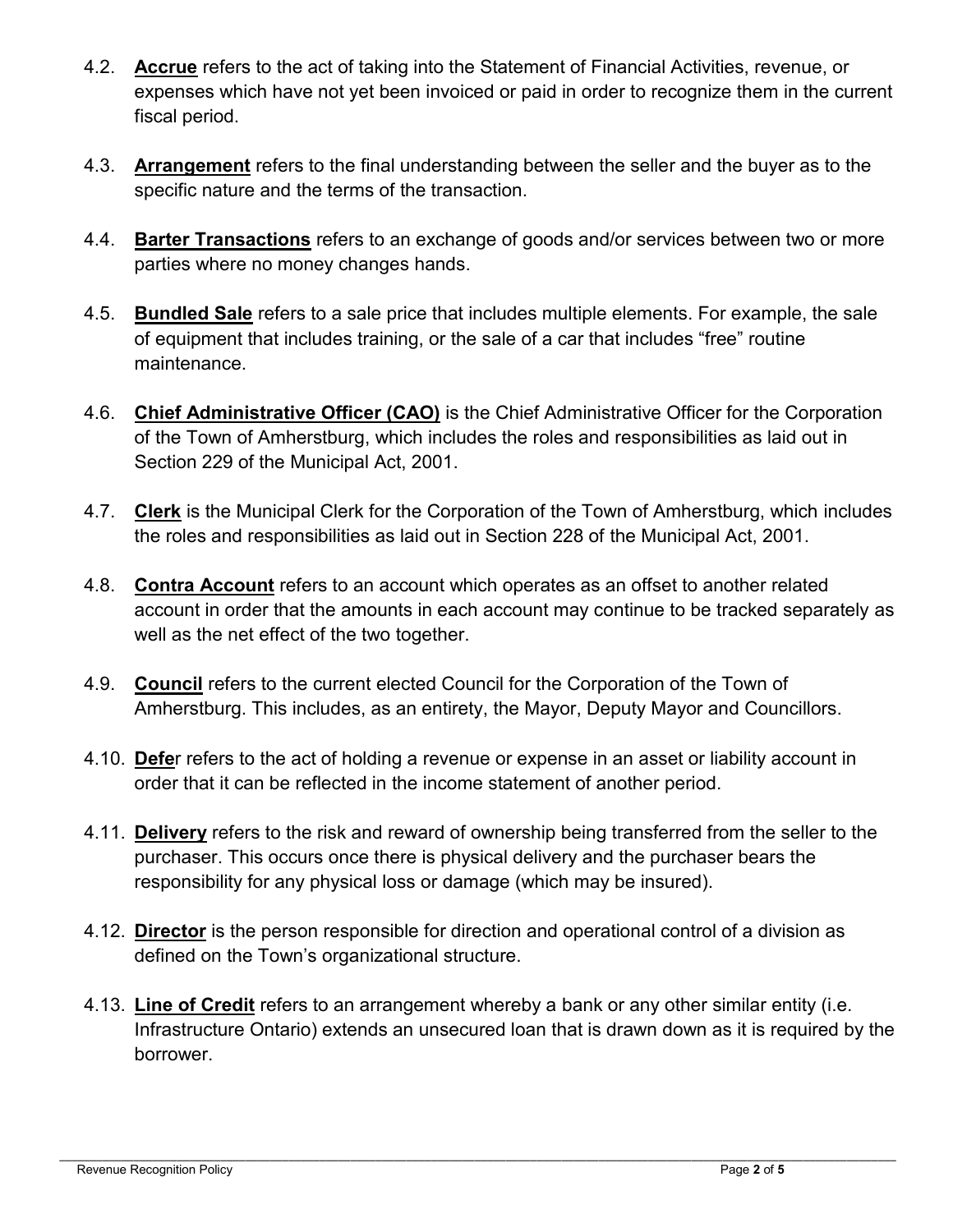- 4.14. **Manager** reports directly to a Director (or the CAO in some instances) and who is responsible for a department within a division of the Corporation, as defined on the Town's organizational structure.
- 4.15. **Revenue Recognition** refers to the policy for recognizing sales as revenue for financial reporting purposes. A sale that does not qualify as revenue under the revenue recognition policy must be deferred and reported in the period in which it may be recognized.
- 4.16. **Sales Staff** are identified as anyone who takes payment on behalf of the Town.
- 4.17. **Senior Management Team (SMT)** is comprised of the Chief Administrative Officer and the Directors. If a Director is unavailable, a delegate may be assigned.
- 4.18. **Title** refers to legal ownership.
- 4.19. **Town** is the Corporation of the Town of Amherstburg.
- 4.20. **Treasurer** is the Treasurer for the Corporation of the Town of Amherstburg, which includes the roles and responsibilities as laid out in Section 286 of the Municipal Act, 2001.

### **5. INTERPRETATIONS**

5.1. Any reference to this Policy to any statute or any section of a statute shall, unless expressly stated, be deemed to be reference to the statute as amended, restated or re-enacted from time to time. Any references to a By-law or Town policy shall be deemed to be a reference to the most recent passed policy or By-law and any replacements thereto.

### **6. GENERAL CONDITIONS**

### 6.1. **Revenue Recognition for Point of Sale Revenues**

- 6.1.1. Revenue from all point of sale transactions involving the following must be recognized daily:
	- 6.1.1.1. Cash
	- 6.1.1.2. Cash-equivalents including debit cards
	- 6.1.1.3. Credit cards
	- 6.1.1.4. Personal Cheques & Corporate Cheques
- 6.1.2. Credit transactions posted at the point of sale must be recognized daily.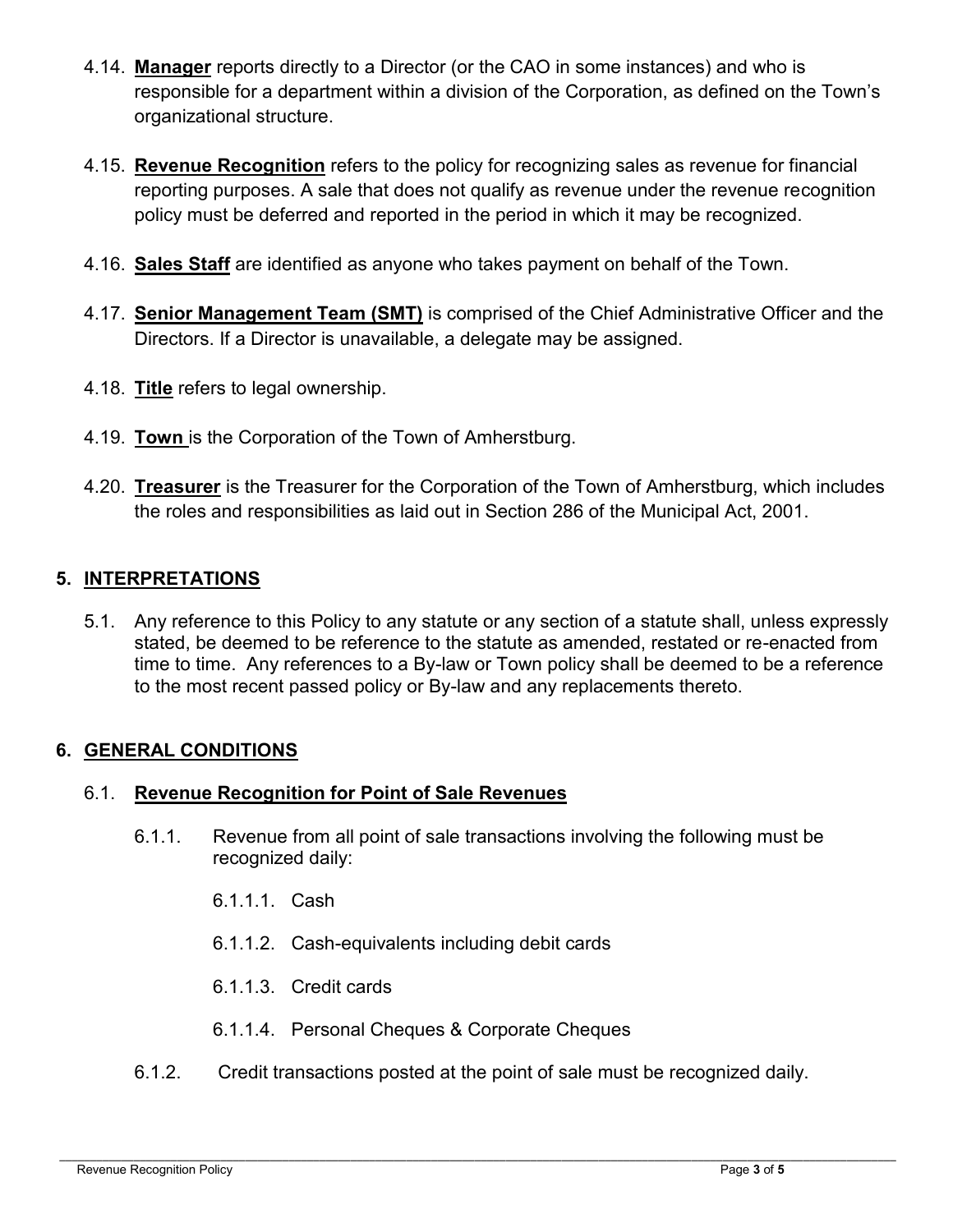## 6.2. **Revenue Recognition for Invoiced Revenues**

- 6.2.1. Invoiced revenues are recognized at the time of sale. A sale occurs when the following conditions are satisfied:
	- 6.2.1.1. The product has been delivered or the service rendered to the customer.
	- 6.2.1.2. The price is agreed upon with the customer.
	- 6.2.1.3. All of the terms of the sale have been agreed with the customer and the documentation required has been executed.
- 6.2.2. At month-end, billings should be reviewed to identify:
	- 6.2.2.1. Items invoiced for which the product or service has not been delivered.
		- **a.** These revenues should be deferred until the product or service is actually delivered and any other conditions for recognizing revenue are satisfied.
	- 6.2.2.2. Items not invoiced for which the product or service has been delivered.
		- **a.** These revenues should be accrued to the extent that the product or service has been delivered and any other conditions for recognizing revenue are satisfied.
- 6.2.3. Interest income on overdue accounts is recognized in the month in which it has been invoiced.

### 6.3. **Revenue Recognition for Contract Revenues**

- 6.3.1. Contract revenues are recognized according to the terms of the contract and any other conditions for recognizing revenue are satisfied.
- 6.3.2. Where services are provided on an ongoing basis under the contract, revenues are recognized evenly over time.
	- 6.3.2.1. Other cases must be reviewed by the Director of Financial Services/Treasurer.
- 6.3.3. Subject to the foregoing, contract revenues may be recognized when the following conditions are satisfied:
	- 6.3.3.1. The product has been delivered or the services rendered to the customer.
	- 6.3.3.2. The price is agreed upon with the customer.